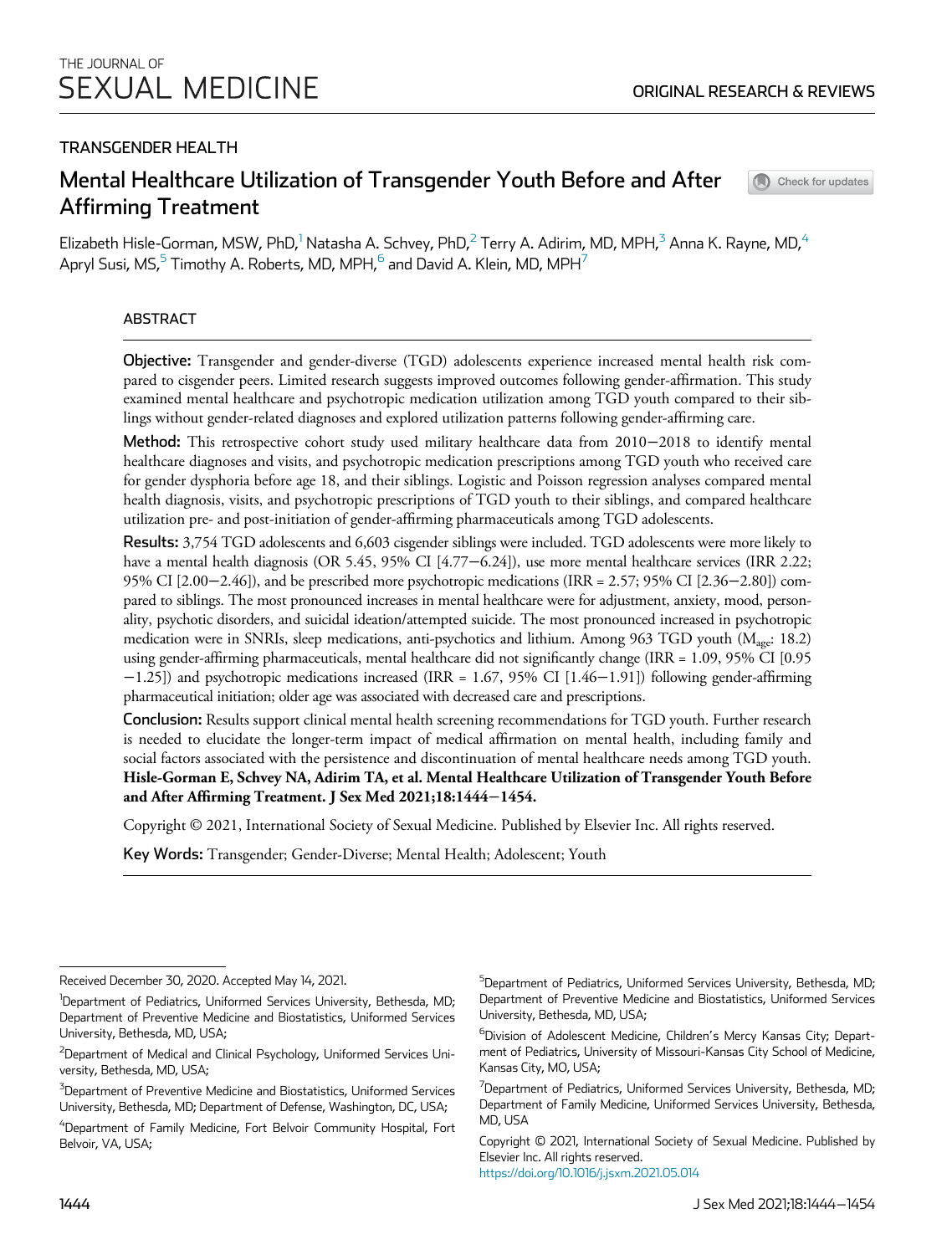### BACKGROUND

Transgender and gender-diverse (TGD) youth include those whose gender identity, expression, or behavior differs from that typically associated with their sex assigned at birth.<sup>1</sup> An estimated 0.7−2.7 percent of adolescents identify as TGD,<sup>2-5</sup> and TGD individuals are increasingly presenting for associated healthcare.<sup>1,6−10</sup>

While TGD individuals remain under-represented in medical research,<sup>11−13</sup> a growing body of literature suggests significant health disparities and poorer mental and physical health among TGD individuals as compared to cisgender peers.<sup>2,3,14−21</sup> In adult populations, large data studies of TGD Medicare recipients and Veterans indicate TGD adults use more mental healthcare, and experience increased disability, chronic conditions, substance abuse disorders, chronic pain, suicide, suicide related events, and disabling mental illness as compared to cisgender controls.<sup>14−18</sup> Health outcomes appear related to environment, with Veterans living in more accepting communities having fewer substance use and mental health comorbidities.<sup>22,23</sup>

In studies of children and adolescents, school and internet based surveys in the United States and other parts of the world, found self-identified TGD youth were less likely to report having a caring parent, and more likely to report depression, suicide attempts, suicidal risk, violence victimization, self-harm, substance use, unsafe sex, psychological distress, and bullying as compared to cisgender peers - outcomes likely related to stigma, family rejection, and victimization.2,3,19,20,24−<sup>29</sup> Parents of 105 adolescents with gender dysphoria reported 32% had a concurrent psychiatric disorder, including anxiety, mood, and disruptive disorders, and that multiple diagnoses were increased in those with transfeminine identities.<sup>30</sup> Larger studies using records from a community-based clinic and a 2-state integrated health system compared TGD youth to cisgender controls and found that the odds of multiple mental health diagnoses were increased 2 to several fold in TGD youth.<sup>21,31</sup>

However, some research indicates that mental health conditions in TGD youth and adults were not elevated, or were ameliorated in those with some level of medical or social affirmation (ie, those supported to live openly in their asserted gender identity).<sup>32–43</sup> Limited data, primarily using small samples, and self-report measures, indicate that mental health concerns and suicidality decreased, and wellbeing increased, following medical or social affirmation.<sup>32-41,61</sup> Small studies of youth who have completed social affirmation report improvement on psychological functioning and well-being and decreased gender dysphoria, but generally results rely on parent or child-report of symptoms.<sup>35,36</sup> Among adults, a meta-analysis of 1,833 TGD adults indicated self-reported improvement on gender dysphoria, psychological symptoms, quality of life, and sexual function following pharmaceutical affirmation. $44$  One study in adults found that length of hormone treatment was not associated with changes in healthcare utilization for mood or anxiety disorders, but time from surgery was associated with decreases in care. $41,61$ 

Most TGD pediatric mental health research is limited by use of self- or parent-report, small sample size, limited geographic area, and lack of a non-TGD control group. While 2 studies have explored mental health diagnoses in larger samples,  $21,31$  neither examined patterns in mental healthcare utilization nor psychotropic medication prescriptions, which are important indicators of the severity of mental health conditions. Research specifically exploring effects of gender-affirming care on mental health have similar limitations, with few including adolescents or young adults.32−41,61

Given research indicating that TGD youth may be at increased risk for mental health conditions adequately powered studies are needed to better elucidate the mental healthcare needs of TGD youth, compared to matched controls, and to identify the trajectory of mental health comorbidities following gender affirmation. The current study examined mental healthcare and psychotropic medication utilization among TGD youth in a large healthcare administrative dataset, as compared to their siblings without a gender-related diagnosis, and explored mental health and psychotropic medication use in TGD adolescents following gender-affirming pharmaceutical care. We hypothesized that mental healthcare needs would be greater in TGD adolescents as compared to their siblings and that pharmaceutical affirmation would be associated with decreased treatment needs.

#### **METHODS**

We performed a retrospective cohort study examining mental healthcare utilization among TGD youth in the military healthcare system between October 2010 and September 2018 using the Military Healthcare Data Repository (MDR). The MDR includes records of all inpatient and outpatient care and outpatient prescriptions provided to military service members and retirees, and their family members domestically and abroad at military and civilian treatment facilities. The military provides no- to low-cost comprehensive care to these populations, including mental health and media (eg, pharmaceutical) care for gender dysphoria; active-duty members may also qualify for related surgical care. Access to care for gender dysphoria my differ geographically, however, the military attempts to address disparities through telemedicine and flying beneficiaries stationed overseas back to the United States, if needed, for specialized consultations. While generally reflective of the United States as a whole, the military tends to be more politically conservative, and more male, the proportion of African American individuals in the military is decreased, and the proportion of White individuals is increased as compared to the nation as a whole.<sup>45</sup>

TGD military dependent youth, <18 years of age at time of first contact, who received care in the military healthcare system were identified by 1 or more International Classification of Diseases (ICD) code (ICD-9 302.6, 302.85 302.50, 302.51, 302.52, 302.53, and ICD-10 F64.0, F64.1, F64.2, F64.8, F64.9, Z87.890) indicative of TGD status in their inpatient or outpatient record. This is a validated methodology.<sup>8</sup> ICD-9/10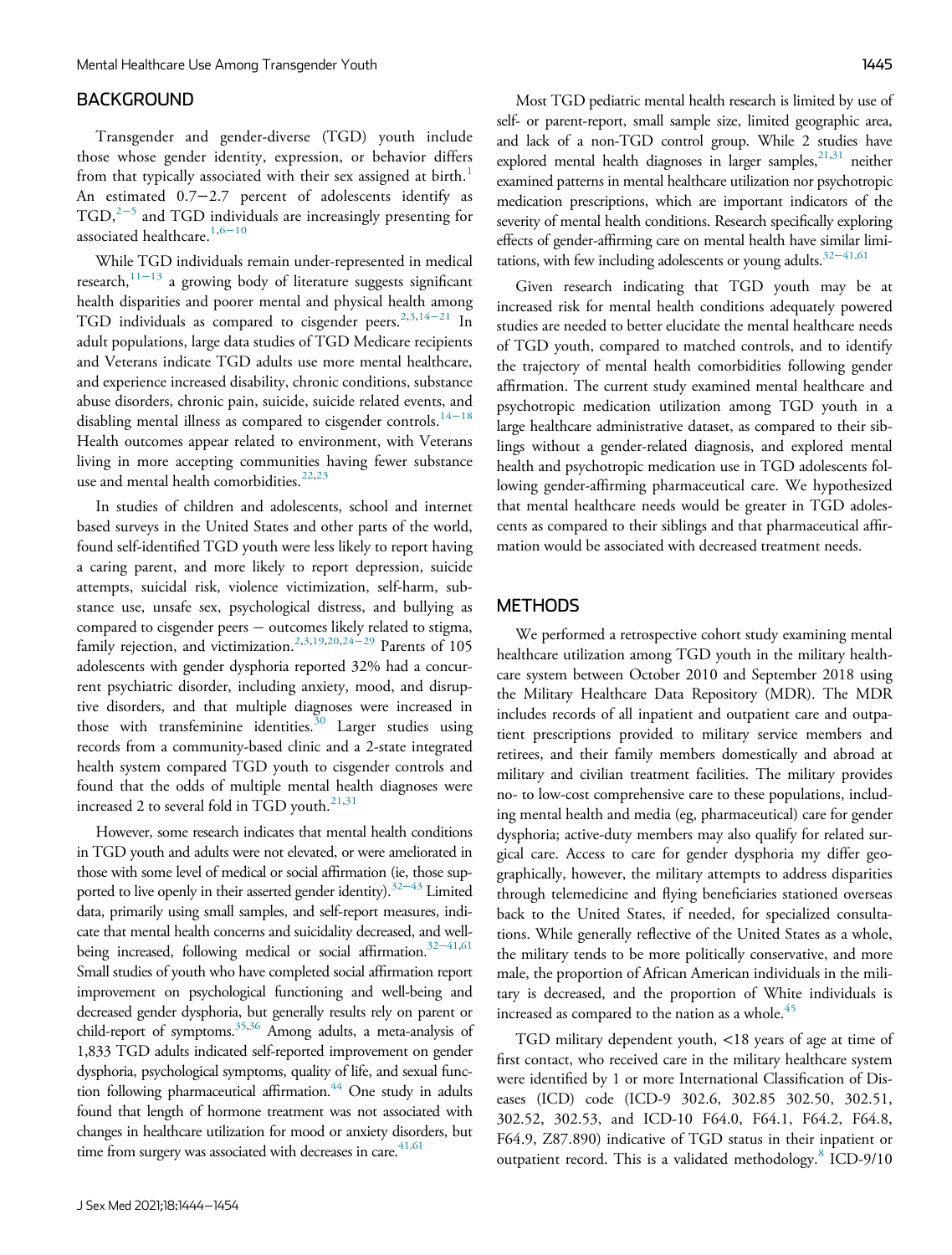codes are well-matched with clinical text notes in identification of TGD individuals.<sup>46</sup> We identified sibling controls in the MRD using the following criteria: shared a military sponsor (parent/guardian) with our TGD subjects; were <18 years old at their first encounter with the military health system during our study interval: and had no TGD diagnosis recorded, these siblings were considered cisgender controls, TDG youth and sibling were followed for the same time periods as care depended upon parental service.

We identified mental health care visits in the inpatient and outpatient care record by ICD-9/10 code using the Healthcare Cost and Utilization Project Clinical Classification Software system.<sup>47</sup> Mental health visits were sub-categorized by Healthcare Cost and Utilization Project categories for adjustment, anxiety, attention-deficit, conduct, developmental, mood, and cognitive disorders; disorders usually diagnosed in infancy or childhood (which includes autism), suicidal ideation/self-harm; alcohol use, substance use disorders; and miscellaneous mental health conditions (dissociative, eating and factitious disorders). The total number of mental health visits were counted overall, and by diagnosis sub-category; individuals were counted as having a given diagnosis if they had 1 or more visit for the diagnosis. Visits for TGD status, gender dysphoria, or mental health screening were not counted as mental health diagnoses. Children with one or more diagnosis for a mental health condition sub-category were categorized as having that mental health condition and having a mental health condition overall.

Psychotropic medications were identified by name in the outpatient pharmacy record, and included Bupropion, Selective Serotonin Reuptake Inhibitors (SSRI), Serotonin-Norepinephrine Reuptake Inhibitors (SNRI), other anti-depressants, sleep medication, benzodiazepines, antipsychotics, simulants, migraine medications, and lithium. Medications were classified by type and counted by day's supply. Gender affirming medications included puberty suppression (ie, implantable or injectable gonadotropin-releasing hormone agonists), masculinizing hormones and feminizing hormones, and were identified by name in the outpatient pharmacy record. Demographic data were extracted from the medical record and healthcare enrollment eligibility records; race/ethnicity data was not available.

Chi-squared analysis and Wilcoxon Rank sum test compared groups on demographics, logistic regression clustered by family compared groups on mental health diagnosis, and any psychotropic medication use overall and care/medication sub-category, and Poisson regression clustered by family compared mental healthcare visit rates and psychotropic medication days. Adjusted analyses controlled for sex assigned at birth, total healthcare contacts per year, age at study initiation, and parental rank. Parental rank was dichotomized as Junior Enlisted (enlisted ranks 1−4) vs more senior military ranks; Junior enlisted acted as a proxy for low income as Junior enlisted service member earn less than \$35,000 a year.

Poisson regression clustered by individual compared mental healthcare visit rates and psychotropic medication days pre- and post- initiation of gender affirming pharmaceutical treatment, and logistic regression identified factors associated with decreased mental healthcare use and decreased psychotropic medications following initiation of gender-affirming medications. Adjusted models controlled for sex assigned at birth, total healthcare contacts per year, age at affirming medication initiation, type of initial gender affirming medication (puberty suppression vs gender-affirming hormones), and parental rank. Analyses were conducted using Stata Intercooled, version 13; P values <.05 was considered statistically significant. The study was reviewed and approved by the Uniformed Services University Institutional Review Board.

### **RESULTS**

The research team identified a total of 3,754 TGD youths and 6,603 cisgender siblings who received Military Health System care between fiscal years 2010 and 2018. Both groups were tracked for a mean of 8.5 years. TGD youth were slightly older, less likely to be assigned male at birth, less likely to have Junior Enlisted parents, and utilized more outpatient healthcare overall as compared to their cisgender siblings (Table 1).

#### Mental Health Diagnosis

As compared to their cisgender siblings, TGD youth were more likely to have a mental health diagnosis and have a greater number of total mental health diagnoses (Table 1, 2). Looking at specific

|  |  | Table 1. Demographics of included transgender and gender-diverse youth and their cisgender siblings |  |  |  |  |
|--|--|-----------------------------------------------------------------------------------------------------|--|--|--|--|
|--|--|-----------------------------------------------------------------------------------------------------|--|--|--|--|

|                                      | TGD children N = 3,754 | Cisgender siblings $N = 6,603$ | Significance |
|--------------------------------------|------------------------|--------------------------------|--------------|
| Age at Study Initiation-Median [IQR] | $10 [8 - 13]$          | $9[4 - 14]$                    | P < .001     |
| Age at Study Completion-Median [IQR] | $18$ $[16 - 21]$       | $17$ [11-21]                   | P < .001     |
| Male Assigned Birth Sex              | 1,193 (31.8%)          | 3,312 (50.1%)                  | P < .001     |
| Parent of Jr Enlisted Rank           | 1,524 (43.7%)          | 2960 (47.6%)                   | P < .001     |
| Visits Per Year - Median [IQR]       | 18.7 [10.0-32.9]       | $9.5[4.6 - 18.9]$              | P < .001     |
| On psychotropic                      | 2,820 (75.1%)          | 2,425 (37.7%)                  | P < .001     |
| Years Tracked                        | $8.5$ [ $8.5 - 8.6$ ]  | $8.5[8.5 - 8.5]$               | P < .001     |
| Median Mental Health Diagnoses       | $2$ [1–4]              | $1[0-2]$                       | P < .001     |
| Median Mental Health Visits Per Year | 2.9 [0.8-7.0]          | $0.1$ $[0 - 2.0]$              | P < .001     |

TGD = transgender or gender-diverse.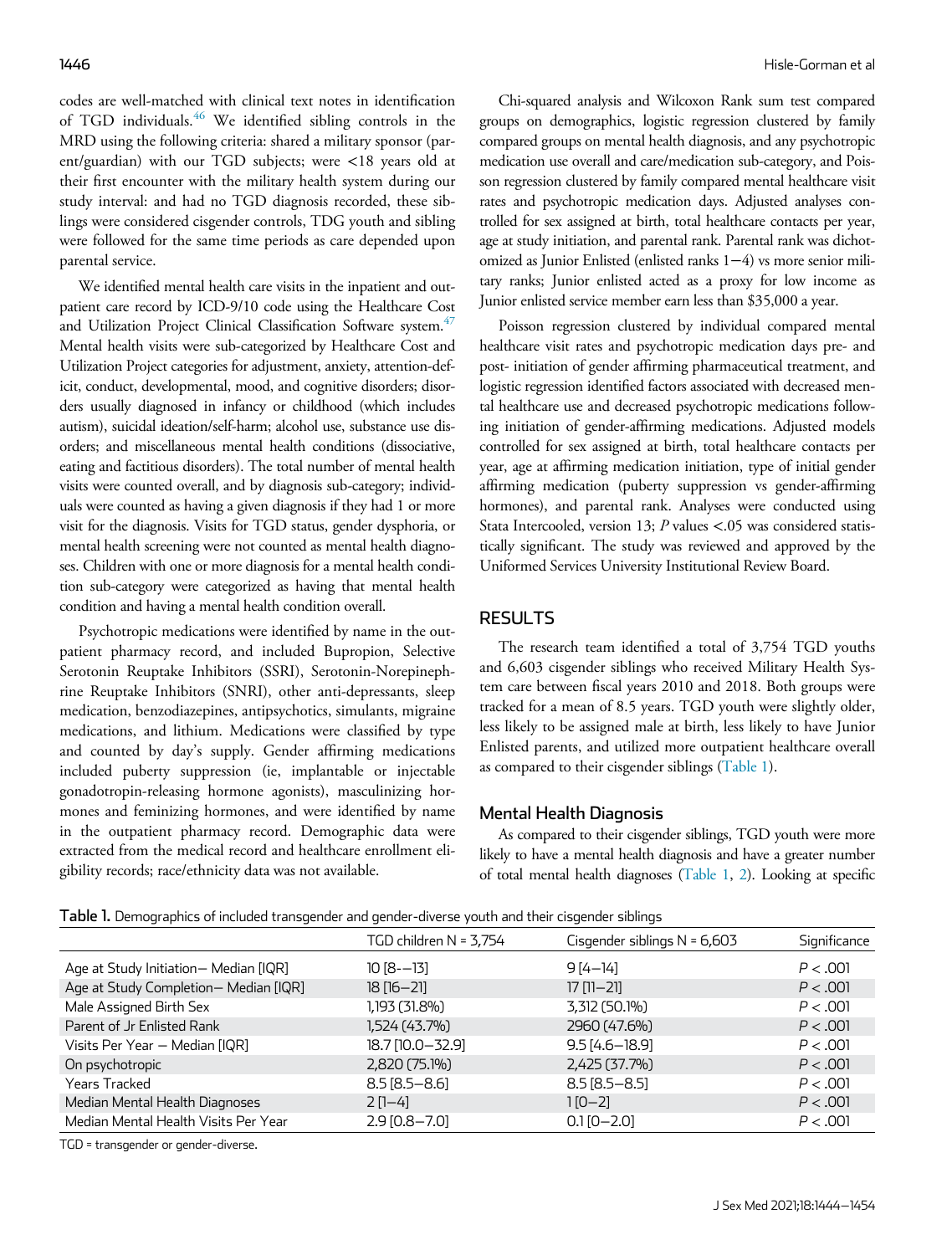|                               | Mental health diagnosis |                             | Visits per year                                         |       |                       |                                            |
|-------------------------------|-------------------------|-----------------------------|---------------------------------------------------------|-------|-----------------------|--------------------------------------------|
|                               | TGD Children N<br>(%)   | Cisgender Siblings<br>N (%) | Adjusted* odds of mental<br>health diagnosis or [95%Cl] | TGD   | Cisgender<br>siblings | Adjusted* visit rate<br><b>IRR [95%CI]</b> |
| All Mental Health             | 3,352 (89.3)            | 3,308 (50.1)                | 5.45 [4.77 - 6.24]                                      | 5.5   | 3.1                   | $2.22$ [2.00 - 2.46]                       |
| Adjustment                    | 1,687 (44.9)            | 1,191(18.0)                 | 1.09 [1.80-3.41]                                        | 0.74  | 0.29                  | 2.49 [2.19 - 2.84]                         |
| Anxiety                       | 1,908 (50.8)            | 1,216 (18.4)                | 3.30 [2.98-3.65]                                        | 0.77  | 0.28                  | 2.49 [2.13-2.90]                           |
| <b>ADHD</b>                   | 1,119 (29.8)            | 1,229 (18.6)                | 1.77 [1.59–1.97]                                        | 0.60  | 0.47                  | $1.60$ [1.37-1.88]                         |
| Cognitive                     | 137(3.7)                | 122(1.9)                    | 1.64 [1.26–2.14]                                        | 0.014 | 0.008                 | 2.01 [1.39 - 2.89]                         |
| Developmental                 | 189(5.0)                | 429(6.5)                    | 1.11 [0.89–1.38]                                        | 0.10  | 0.30                  | $0.97$ [0.65 - 1.45]                       |
| First Diagnosed in<br>Infancy | 432 (11.5)              | 578 (8.8)                   | 1.53 [1.30–1.79]                                        | 0.65  | 1.24                  | 1.39 [0.86-2.26]                           |
| Impulse                       | 60(1.6)                 | 45(0.7)                     | 2.18 [1.40 - 3.38]                                      | 0.013 | 0.009                 | $1.55$ [0.68-3.58]                         |
| Mood                          | 2,413 (64.3)            | 1182(18.9)                  | 6.12 [5.51-6.80]                                        | 2.18  | 0.46                  | 4.14 [3.64-4.71]                           |
| Personality                   | 86(2.3)                 | 43(0.7)                     | 2.54 [1.71-3.78]                                        | 0.019 | 0.005                 | 3.28 [1.53-7.00]                           |
| Psychotic                     | 363 (9.7)               | 104(1.6)                    | 5.38 [4.20-6.88]                                        | 0.12  | 0.014                 | 7.43 [4.72--11.69]                         |
| Alcohol                       | 57(1.5)                 | 66(1.0)                     | 1.25 [0.85–1.82]                                        | 0.011 | 0.010                 | $0.93$ $[0.50 - 1.73]$                     |
| Substance                     | 237(6.3)                | 209(3.2)                    | 1.61 [1.31–1.97]                                        | 0.053 | 0.032                 | 1.77 [1.15–2.70]                           |
| Suicide                       | 683 (18.2)              | 162(2.5)                    | 7.45 [6.11-9.08]                                        | 0.08  | 0.01                  | $6.83$ [5.03-9.26]                         |
| Miscellaneous                 | 512 (13.6)              | 375 (5.7)                   | 2.08 [1.77-2.45]                                        | 0.12  | 0.03                  | 3.38 [2.20-5.18]                           |

Table 2. Mental health diagnoses and visits by transgender and gender-diverse status

\*Adjusted analysis, adjusts for sex assigned at birth, total healthcare contacts per year, age at study initiation, and parental rank.TGD = transgender or gender-diverse.

one-year periods, which is a more typical time period in which to access mental health diagnoses, TGD youth were more likely than their siblings to have a mental health diagnosis in a given year (eg, in 2010 [23.7% vs 13.9%,  $P < .001$ ], 2015 [46.5% vs 18.8%,  $P <$ .001] and 2018 [42.7% vs 17.1%, P < .001]). The most common mental health diagnosis in TGD youth was mood/depressive disorder which impacted 64% of TGD youth at some point during the 8-year study period; followed by anxiety (51%) and adjustment disorders (44.9%; Table 2). For cisgender siblings, the most common mental health diagnoses were mood/depressive disorders (18.9%), ADHD (18.6%), and anxiety disorders (18.4%). After adjustment for age at study initiation, assigned sex at birth, parent rank, and number of outpatient visits per year, odds of having any mental health diagnosis were over 5 times higher in TGD youth as compared to their siblings (aOR = 5.45, 95% CI [4.77–6.24],  $P \leq$ .001). TGD youth were over 7 times as likely to have diagnosed suicidal ideation/self-harm (OR 7.45, 95%CI 6.11−9.08), over 6 times as likely to have a mood/depressive disorder (OR 6.12 95%CI [5.51−6.80]), over 5 times as likely to have a psychotic disorder (eg, schizophrenia) diagnosed (OR 5.38 95% CI [4.20 −6.88]); and had similar odds of diagnosed developmental and alcohol use disorders (Table 2).

### Mental Healthcare Use

TGD youth had an average of 5.5 mental healthcare visits per year over the course of the study as compared to 3.1 mental health visits per year for their cisgender siblings, and over twice as many visits in adjusted analysis (aIRR 2.22; 95% CI [2.00−2.46], P < .001). Mirroring diagnoses, mental healthcare visits for TGD youth were largely for mood/depressive, anxiety and adjustment disorders; however, care for cognitive, mood/depressive, personality, psychotic, and miscellaneous disorders, ADHD, substance use, and suicidal ideation/self-harm were all greater among TGD youth as compared to their siblings (Table 2). The most common diagnoses among siblings were disorders diagnosed in infancy and childhood, ADHD, and mood/depressive disorders. Care for development diagnoses, disorders usually diagnosed in infancy and childhood, impulse control disorder and alcohol use did not differ between the 2 groups (Table 2).

#### Psychotropic Medication Use

Over the full study period, 75% (2,820) of TGD youth were prescribed a psychotropic medication as compared to 38% (2,425) of their cisgender siblings ( $P < .001$ ; Table 1). In adjusted analysis, TGD youth had over 2 and a half times as many medication days as their siblings (aIRR = 2.57; 95% CI [2.36−2.80], P < .001). SSRIs accounted for the most medication days in TGD youth, resulting in close to 3 times as many medication days for TGD youth; followed by stimulants, and antipsychotics. For siblings, stimulants accounted for the largest number of medication days followed by SSRIs, and anti-psychotics. In adjusted analyses TGD youth had over 3 times as many medication days for SNRIs, Lithium, anti-psychotics, and sleep medications as compared to their cisgender siblings (Table 3).

# Impact of Gender Affirming Pharmaceutical **Treatment**

Of 3,754 included TGD youth, 963 (25.6%) initiated gender-affirming pharmaceutical treatment (puberty suppression or gender-affirming hormones) during the study period. The 963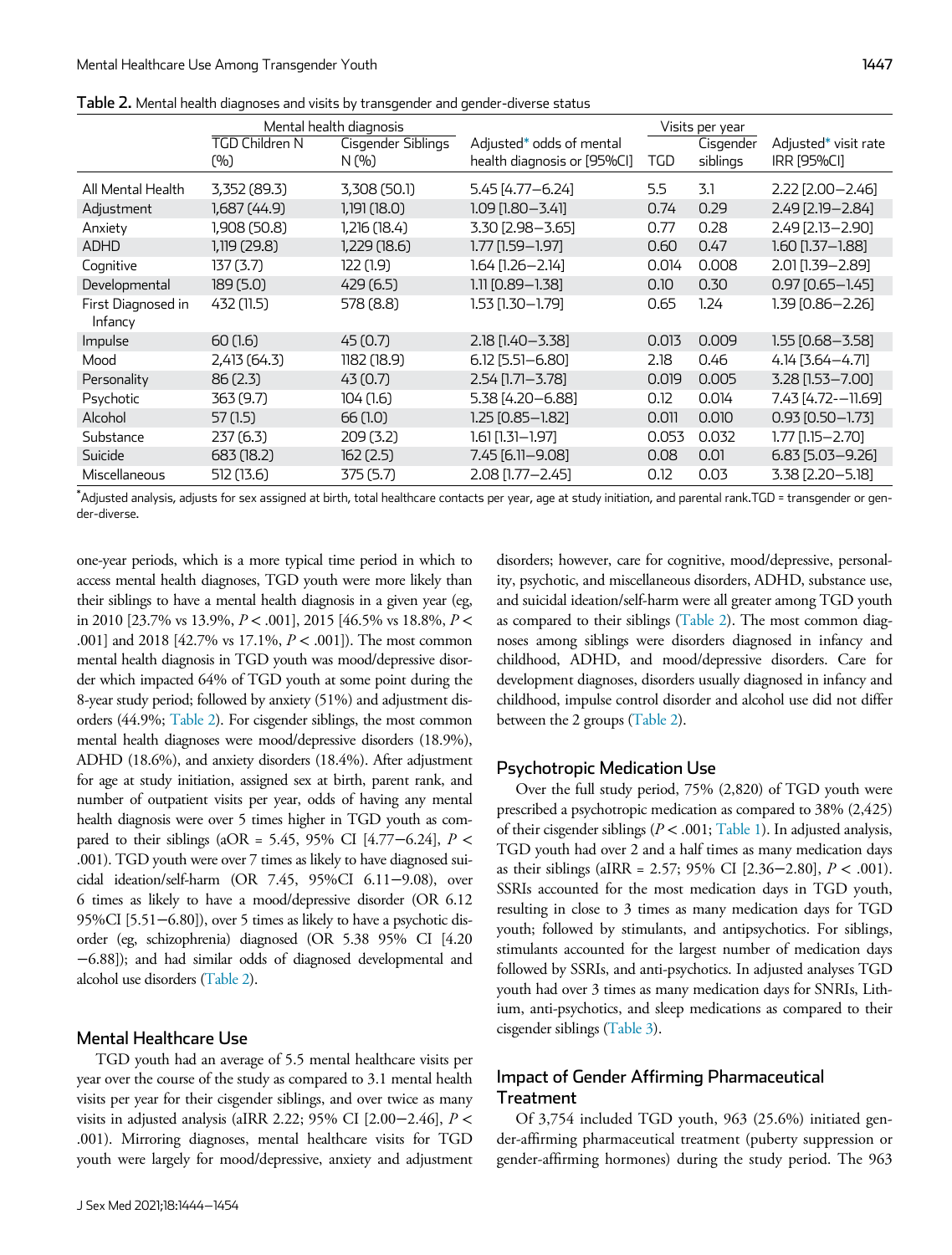| Table 3. Psychotropic medication days by transgender and gender-diverse status |                              |
|--------------------------------------------------------------------------------|------------------------------|
|                                                                                | <b>March 2008 March 2008</b> |

|                        | Medication days per year |                    |                                    |
|------------------------|--------------------------|--------------------|------------------------------------|
|                        | TGD children             | Cisgender siblings | Adjusted <sup>†</sup> IRR [95% CI] |
| All Mental Health Meds | 111.4                    | 42.5               | $2.57$ [ $2.36 - 2.80$ ]           |
| Wellbutrin             | 5.38                     | 1.57               | $2.76$ [ $2.12 - 3.60$ ]           |
| <b>SSRI</b>            | 37.25                    | 11.18              | $2.96$ [ $2.65 - 3.31$ ]           |
| <b>SNRI</b>            | 4.10                     | 0.96               | 3.82 [2.64 - 5.54]                 |
| Other Antidepressant   | 7.93                     | 2.50               | 3.01 [2.48-3.66]                   |
| Sleep Medications      | 5.82                     | 1.61               | $3.28$ [2.61-4.12]                 |
| Benzodiazepines        | 3.01                     | 1.14               | 2.56 [1.85 - 3.56]                 |
| Anti-Psychotics        | 18.24                    | 5.88               | 3.39 [2.83-4.07]                   |
| <b>Stimulants</b>      | 26.89                    | 19.52              | $1.57$ [1.39-1.77]                 |
| Migraine Medications*  | 0.92                     | 0.42               | $1.69$ [1.27 - 2.26]               |
| Lithium                | 1.68                     | 0.48               | 3.64 [2.02-6.55]                   |

\*Migraine Medications − Triptan.

 $^\dagger$ Adjusted analysis, adjusts for sex assigned at birth, total healthcare contacts per year, age at study initiation, and parental rank.TGD = transgender or gender-diverse.

pharmaceutically treated youth were tracked for a mean of 7.1 [IQR 5.5−7.8] years prior to pharmaceutical treatment initiation, and 1.5 [IQR 0.8−2.8] years following initiation of gender-affirming treatment. The median age of initiation of affirming medication was 18.2 [IQR 16.6−19.8] years, and the first gender affirming medications were: masculinizing hormones (61.4%,  $n = 591$ , feminizing hormones (28.7%,  $n = 276$ ), and puberty suppression (10.0%,  $n = 96$ ; Table 4). The median number of mental healthcare visits per years declined after starting gender affirming hormones (3.5 [IQR 1.2−7.5] vs 1.5 [0−7.8], Table 4). However, in adjusted Poisson regression analysis mental healthcare visits overall did not significantly change following gender-affirming pharmaceutical care (aIRR = 1.09, 95% CI [0.95−1.25], P < .60; 5.5 before vs 6.1 after) nor did care for most specific mental health diagnoses (Table 5). Of the youths who received genderaffirming pharmaceutical care, the majority  $(89\%, n = 857)$  also used a psychotropic medication during the study period. Psychotropic medication use increased from mean of 120 days per year to a mean 212 days per year following gender affirming pharmaceutical care (aIRR = 1.67, 95%CI [1.46−1.91], P < .001]); medication use was increased in all classes explored except stimulants, migraine medications and lithium.

# Factors Associated with Decreased Post-Affirming Mental Healthcare

Of youths receiving gender-affirming pharmaceutical care, 66.7% (642) had fewer mental healthcare visits following treatment. Decreased mental healthcare following gender-affirming care was associated with older age of medication initiation  $(aOR = 1.10, 95\% \text{ CI} [1.04-1.16])$ , and fewer overall visits per year over the study period (aOR = 0.99, 95%CI [0.99−0.99]), but was not associated with affirming medication type, sex assigned at birth, or parental rank. The median age of genderaffirming medication initiation of those with less mental healthcare use after initiation was 18.4 [IQR 17.0−19.8], and of those

Table 4. Demographics of 963 transgender and gender-diverse youth who initiated gender-affirming pharmaceutical treatment\*

|                                                | TGD children N = 963 |                 |        |
|------------------------------------------------|----------------------|-----------------|--------|
|                                                | Before               | After           | P      |
| Years Followed - Median                        | $7.1$ [5.6 - 7.9]    | $1.5$ [0.7-2.7] | < .001 |
| Mental Health Visits Per Year - Median [IQR]   | $3.5$ [1.2 - 7.5]    | $1.5$ [0-7.8]   | < .001 |
| Psychotropic Medication Days - Median [IQR]    | 69[17-157]           | 104[0-365]      | .054   |
| Fewer Mental Health Visits following Treatment | 642 (66.7%)          |                 |        |
| Fewer Medication Days Following Treatment      | 384 (44.8%)          |                 |        |
| Age of First Affirming Medication              | $18.2$ [16.6 - 19.8] |                 |        |
| First Medication Puberty Suppressant           | 96 (7.2%)            |                 |        |
| First Medication Feminizing Hormone            | 276 (28.7%)          |                 |        |
| First Medication Masculinizing Hormone         | 591 (61.4%)          |                 |        |
| Male Sex Assigned at Birth                     | 300 (31.2%)          |                 |        |
| Parent of Jr Enlisted Rank                     | 325 (33.8%)          |                 |        |
| First Study Age - Median [IQR]                 | $12$ $[10-14]$       |                 |        |
| Total Visits Per Year - Median[IQR]            | 48.9 [30.3-77.6]     |                 |        |

\* Pharmaceutical treatment includes puberty suppression and gender-affirming hormonal therapy.TGD = transgender or gender-diverse.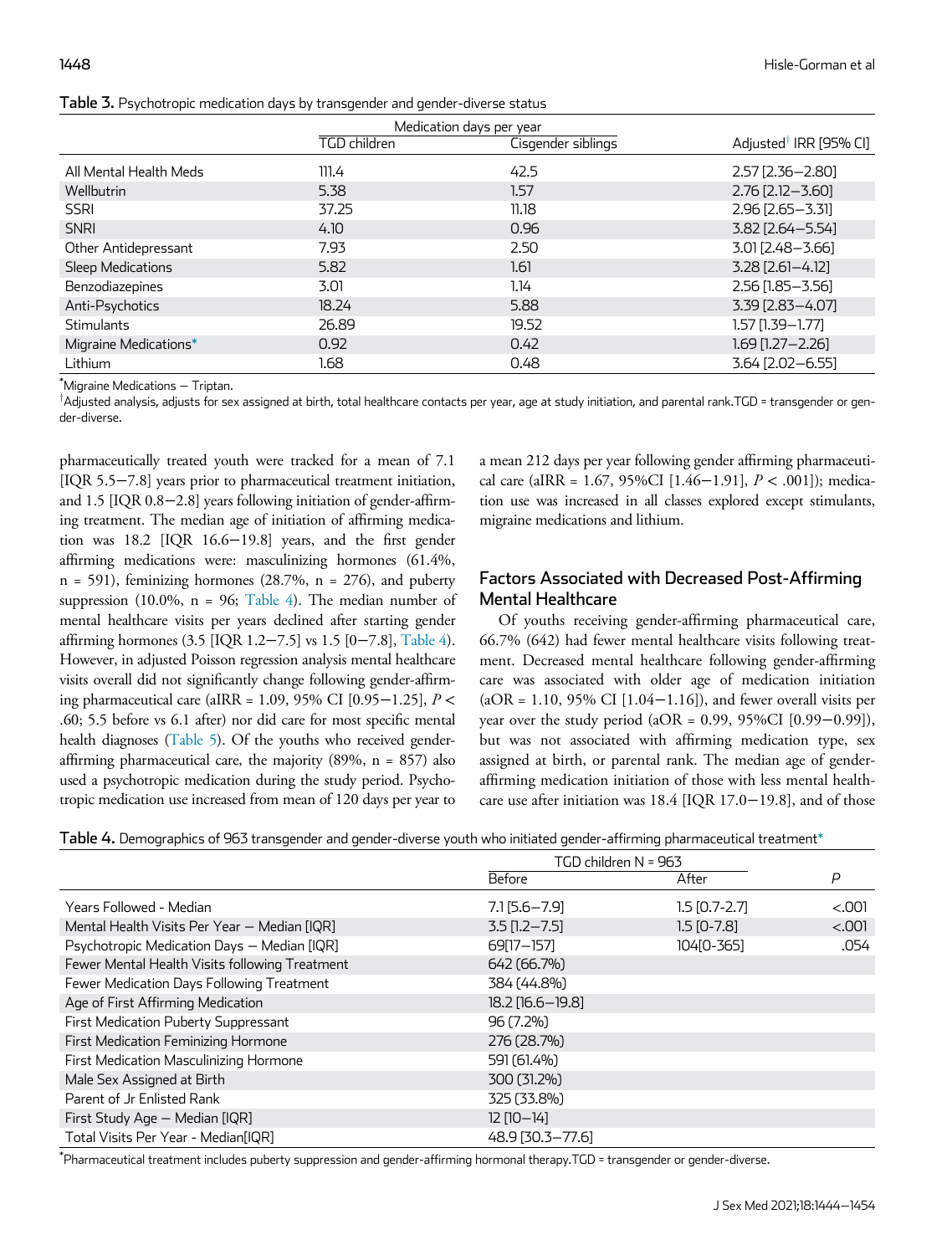| Table 5. Transgender and gender-diverse youth mental healthcare and psychotropic medication use following initiation of gender affirm- |  |
|----------------------------------------------------------------------------------------------------------------------------------------|--|
| ing pharmaceutical treatment as compared to before initiation                                                                          |  |

| Mental healthcare visits (N = 963) |                               |       |                         |  |
|------------------------------------|-------------------------------|-------|-------------------------|--|
|                                    | Crude rate of visits per year |       | Adjusted* IRR [95% CI]  |  |
|                                    | Before                        | After |                         |  |
| All Mental Health Visits           | 5.50                          | 6.10  | $1.04$ [0.90- $-1.20$ ] |  |
| Adjustment                         | 0.94                          | 0.83  | $0.89$ $[0.67 - -1.18]$ |  |
| Anxiety                            | 0.98                          | 1.04  | 1.07 [0.84-1.35]        |  |
| <b>ADHD</b>                        | 0.50                          | 0.20  | $0.40$ [0.27 - - 0.58]  |  |
| Cognitive                          | 0.02                          | 0.02  | $0.83$ [0.40-1.75]      |  |
| Developmental                      | 0.03                          | 0.01  | $0.35$ [0.16-0.78]      |  |
| Infancy                            | 0.37                          | 0.53  | $1.02$ [0.41-2.54]      |  |
| Impulse                            | 0.001                         | 0.01  | $0.10$ [0.02-0.53]      |  |
| Mood                               | 2.90                          | 2.33  | $1.12$ [0.94 - 1.35]    |  |
| Personality                        | 0.02                          | 0.03  | 1.40 [0.44 - - 4.39]    |  |
| Psychotic                          | 0.13                          | 0.16  | 0.99 [0.48-2.06]        |  |
| Alcohol Abuse                      | 0.13                          | 0.06  | $0.66$ [0.15 - 2.87]    |  |
| Substance Abuse                    | 0.05                          | 0.12  | 1.39 [0.68-2.85]        |  |
| Suicide                            | 0.07                          | 0.12  | 1.74 [1.18 - 2.56]      |  |
| Miscellaneous                      | 0.09                          | 0.19  | 1.45 [0.56-3.60]        |  |

| Medication days $(N = 857)$            |        |       |                        |  |
|----------------------------------------|--------|-------|------------------------|--|
| Crude rate of medication days per year |        |       |                        |  |
|                                        | Before | After | Adjusted* IRR [95% CI] |  |
| All Mental Health Meds                 | 119.7  | 211.5 | $1.67$ [1.46 - 1.91]   |  |
| Wellbutrin                             | 6.3    | 16.2  | $2.51$ $[2.71 - 3.69]$ |  |
| <b>SSRI</b>                            | 44.8   | 73.9  | 1.72 [1.47-2.00]       |  |
| <b>SNRI</b>                            | 4.7    | 14.0  | 2.59 [1.52-4.38]       |  |
| Other Antidepressant                   | 9.2    | 18.9  | $1.61$ $[1.18 - 2.21]$ |  |
| Sleep Medications                      | 6.4    | 16.2  | $2.23$ [1.61-3.10]     |  |
| Benzodiazepines                        | 3.0    | 12.7  | 3.01 [1.95 - 4.65]     |  |
| Anti-Psychotics                        | 15.9   | 30.1  | $1.77$ [1.34 - 2.35]   |  |
| <b>Stimulants</b>                      | 26.4   | 25.1  | $0.96$ [0.72-1.26]     |  |
| <b>Migraine Medications</b>            | 1.5    | 2.2   | $0.76$ [0.37-1.53]     |  |
| Lithium                                | 1.3    | 2.3   | $1.11$ [0.48 - 2.59]   |  |

\*Adjusted analysis, adjusts for sex assigned at birth, total healthcare contacts per year, age at affirming medication initiation, and parental rank.

with more care was 17.9 [IQR 16.0−19.5]. Of included youth, 384 (44.8%) had decreased psychotropic medication prescription days following gender affirming pharmaceutical treatment. Decreased psychotropic medication use following gender affirming pharmaceutical treatment was associated with older age at time of affirming medication initiation ( $aOR = 1.09$ , 95% CI [1.03−1.16]) and male sex assigned at birth (aOR = 1.60 95% CI [1.18−2.17]).

# **DISCUSSION**

Using a considerably larger population than previous studies, this research study found that TGD youth had greater mental healthcare use as compared to their cisgender siblings, with TGD youth more likely to have a mental health diagnosis, have multiple mental health diagnoses, use increased mental healthcare services, be prescribed a psychotropic medication, and use psychotropic medications for an increased number of days. For those TGD adolescents who initiated gender-affirming pharmaceutical care, mental healthcare and psychotropic medication needs were not reduced in the period following initiation after adjusting for confounders. Findings support previous research on a larger scale, control for family factors by comparing TGD youth to siblings, include psychotropic medication use as an additional mental health indicator, and document mental healthcare use rates as both an indicator of mental health severity and healthcare service need.

Over the 8.5-year course of the study's inclusion period, close to 90% of TGD youth had a mental health diagnosis, as compared to 50% of their cisgender siblings. For both TGD and cisgender youth, findings are higher than previously reported rates,<sup>30,48</sup> which likely relate to the study's extensive time period.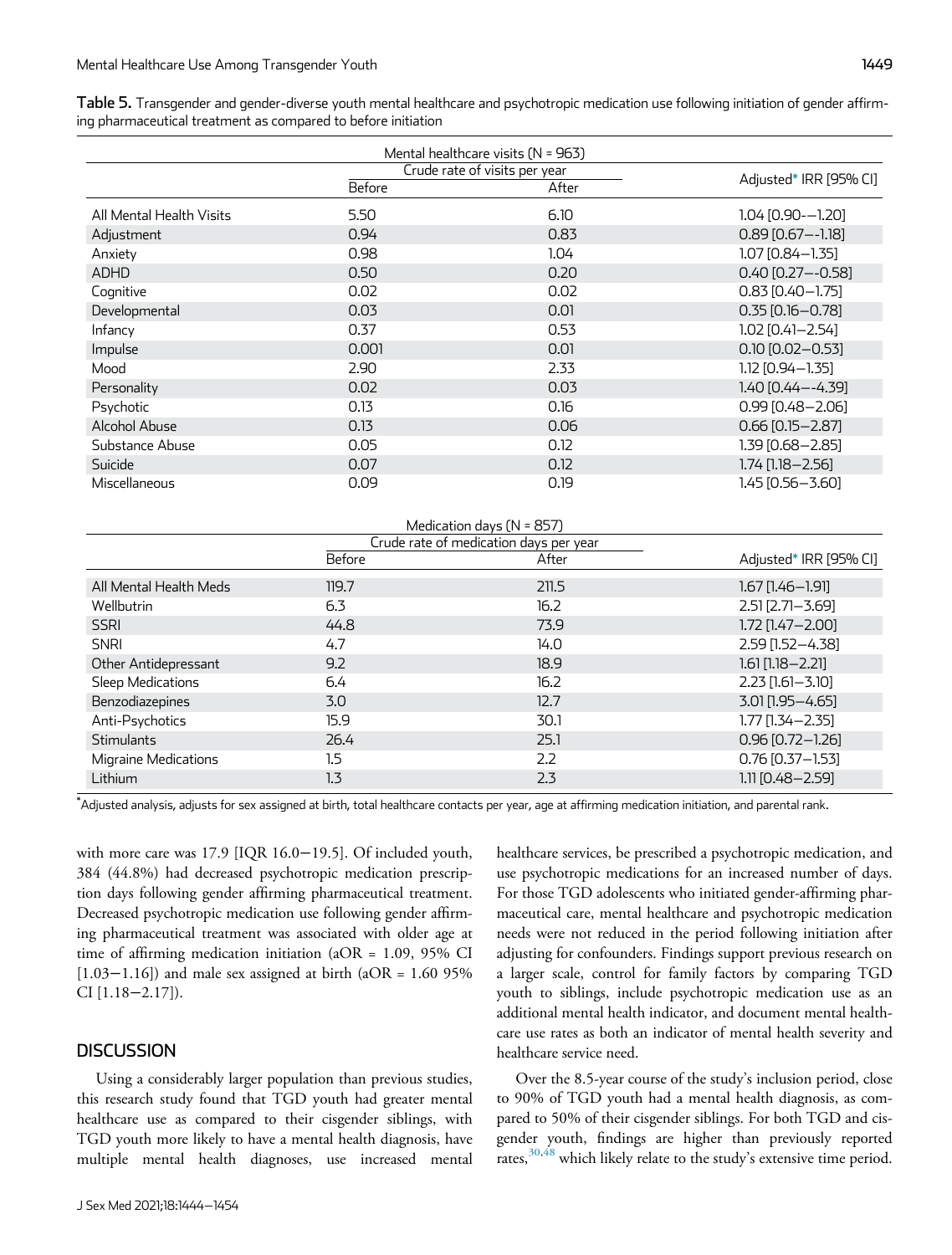The median age of gender-affirming pharmaceutical treatment initiation was 18.2 years in this study which is substantially older than previous self- and parent-report studies of the initiation of medical and social transition (range 3-16 years).<sup>32-37</sup> Eighteen is the age at which youth can make their own medical choices; the fact that over half of included youth initiated gender-affirming pharmaceutical care after age 18 may suggest a lack of parental support or involvement in gender-affirming care among this study population. A lack of parental support may increase the need for new or ongoing mental health and/or psychotropic medication use which may also explain part of the increased rates of mental health diagnoses in our population. Yearly data from our study indicating that 23.7% to 46.5% of TGD youth had a mental health diagnosis in a given year is consistent with parental reports of mental health diagnoses in TGD youth at a given point in time.<sup>29</sup> Similarly, the yearly rate of mental health diagnoses among siblings (13.9%−18.8%) is comparable to published estimates. $48-50$ 

Findings of our study are consistent with adolescent and parent survey research, indicating that TGD youth have increased self- or parent-reported depression, suicide attempts/ideation, self-harm, substance use, and, emotional distress as compared to peers.<sup>2,3,19,20,30</sup> Results are also similar to large data research on adolescents and adults using clinic, healthcare provider, Medicaid, and veterans administration data which found increased mental health diagnoses in TGD individuals as compared to cisgender controls.<sup>14,15,17,18,21,31</sup> Our findings support current clinical recommendations to screen TGD youth for mental health concerns and address the underlying factors that increase risk in this population, and also suggest the importance of emphasizing mental health screening in future clinical recommendations.<sup>51,52</sup>

It is unclear why TGD youth were more likely to be diagnosed with psychotic conditions than their cisgender siblings, bur our findings are consistent with limited previous research in youth and adults. $31,52$  Results may relate to lack of affirming care leading to depression with psychotic features.<sup>53</sup> Observed rates of increased provision of anti-psychotic medications among TGD youth may also be due to low dose prescriptions as an adjunct treatment for conditions such as severe depression and insomnia. The possible link between psychosis and TGD status warrants further exploration with well-validated psychiatric interviews.

While adjustment disorder, ADHD, cognitive, impulse control, personality, and miscellaneous diagnoses, substance use disorder, and conditions diagnosed in infancy or childhood (which includes autism) were significantly greater among TGD youth, differences were less pronounced. The finding of increased odds of conditions diagnosed in infancy and childhood, which includes autism, is consistent with previous research indicating increased odds of autism in TGD children and youth. $54,55$ Developmental disorders and alcohol use disorders were not significantly increased among TGD youth.

Findings of increased psychotropic medication use (75% vs 38%) and medication days (111 vs 43 days per year) in TGD

youth as compared to cisgender siblings are novel and corroborate prior studies indicating increased mental health needs in TGD youth.2,3,14,15,17−21,30,31 Results are also consistent with findings that TGD adults were over 3 times as likely to use an antidepressant and/or anxiolytic,[41,61] but the current study is the first to examine psychotropic medications in youth, and include multiple medication classes. Consistent with increased care for anxiety, mood, and psychotic disorders; SSRIs, SNRIs, other antidepressants, Lithium, and anti-psychotics were all significantly increased in TGD youth (Table 3). TGD youth also had over 3 times as many sleep medication days as their cisgender siblings, results are consistent with research indicating a link between poor sleep duration/quality and depression/poor psychological well-being,  $56,57$  and suggests that screening for sleep concerns may be indicated in TGD care.

This study is among the first to analyze the associations of gender-affirming pharmaceutical treatment with mental health care patterns among TGD youth. Findings indicated that mental healthcare visits were not significantly changed and psychotropic medication use rose following gender-affirming pharmaceutical treatment after adjusting for potential confounders. Results are not consistent with adult and adolescent self-report survey research indicating improvements in mental health symptoms following gender-affirming care.11,35−37,40,44 However, findings are consistent with one 10 year study which found visits for anxiety and mood disorders, and suicide attempt hospitalizations did not decrease following gender-affirming pharmaceutical care, but did decrease some following gender affirming surgery.[41,61] Findings that mental healthcare and psychotropic medications did not decrease after gender affirming care may be related to a number of factors. The median period following gender-affirming pharmaceutical care in the current study was relatively short (ie, 1.5 years), making it difficult to ascertain if the lack of a change in care patterns was related to continuing mental health problems, or represents the delivery of responsible mental healthcare that maintains a therapeutic relationship through a substantial life transition. Similarly, the period before initiation of gender affirming care was 7.1 years, making it possible that mental healthcare during the earlier portion of this period is not reflective of mental healthcare use patterns of youth with gender dysphoria, artificially deflating the rate of care in the period before gender affirming pharmaceutical care. Patients also age during the pretreatment period and mental health utilization may increase over time irrespective of gender affirming care.

Also, the sample in this study may differ from samples previously recruited from specialty transgender clinics. Military connected families are generally more conservative,  $58$  which may relate to the relatively low percentage receiving puberty blockers, and relatively older age of starting gender affirming pharmaceutical care. Military connected children and youth also have free mental healthcare and psychiatric medications through the age of 23, which may lower barriers to continued engagement in treatment of mental health conditions after gender transition. This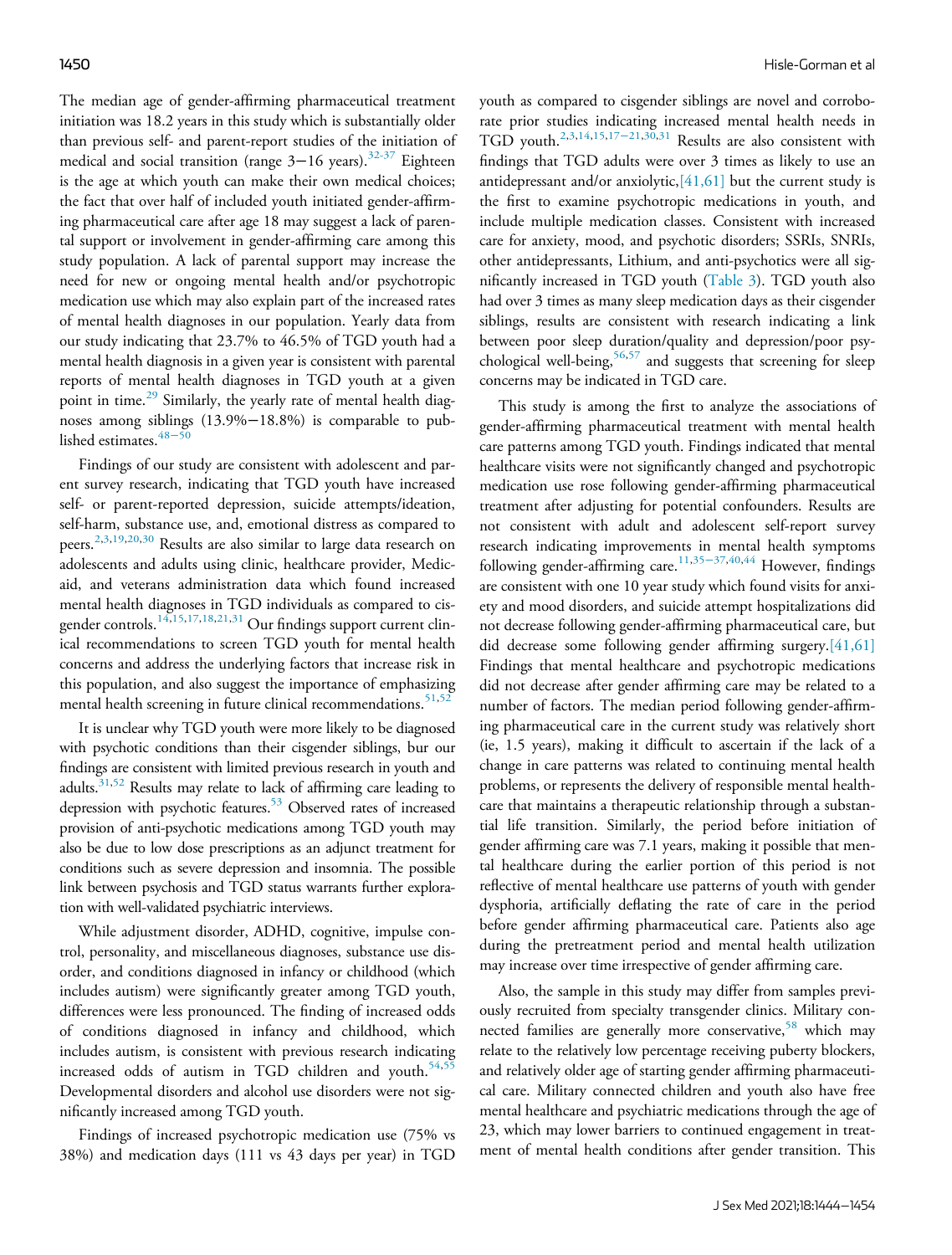care would allow patients and clinicians to thoroughly address and treat all identified issues irrespective of gender-affirming treatment status, and maintain engagement in ongoing care even as symptoms begin to remit. $59$ 

The impact of access to high quality no-or low-cost mental healthcare available to the study population may impact mental healthcare and psychotropic medication trends, making results potentially less generalizable for adolescents and young adults in the United States. Although adults in the United States report some of the highest rates of mental health conditions, access to mental healthcare in the United States is reduced as compared to other high-income countries.<sup>60</sup>

Older age and fewer yearly visits were associated with decreased post-affirmation mental healthcare, and older age and male sex at birth were associated with decreased post-affirmation psychotropic medication prescriptions. Findings that older age was associated with decreased mental health and psychotropic care may suggest that parents were involved in scheduling and seeking mental healthcare and psychotropic medications for their younger children. Conversely, older youth who make their own medication decisions may have difficulties in scheduling care, or decide to reduce care they do not deem necessary. Alternatively, patients with higher levels of distress or engagement with mental health providers may be more likely to have parents that acknowledge their distress and consent for treatment.

Strengths of this study include the very large sample size, inclusion of data on psychiatric diagnoses, mental healthcare visits, and psychotropic medication use to assess mental health disparities, the extensive study period, the assessment of mental health care utilization following gender affirmation treatment, and the use of sibling controls. A sibling study group controls for household healthcare use, threshold for accessing mental healthcare, and gender socialization experience, but does not account for all differences between individuals. This study is limited by the use of healthcare data in the form of ICD-9/10 codes which cannot indicate the severity of diagnoses or the full breadth of complex TGD identities; however, the use of multiple indicators of mental health burden does mitigate this concern. The study is also limited by the short duration of care following genderaffirming pharmaceutical treatment, which may be insufficient to observe any clinically significant change. We were also unable to control for differing, regional, family level, and care provider acceptance, however within the military access to specialists can occur when requested. We also didn't distinguish puberty suppression from testosterone/estrogens as we were interested in pharmaceuticals as an indicator of treatment progression; however, it is possible that there are differences in outcomes for the 2 groups. Furthermore, the effect of affirming medical care may be confounded by increasing mental health disparities as TGD youth age (eg, due to increasing minority stress). Finally, results may have limited generalizability as military dependent youth face additional stressors, such as multiple moves and parental deployment, and benefit from high-quality free military

healthcare until age 21 (or age 23 if in college), thereby potentially affecting post-affirming healthcare use patterns. The military population included in this study is likely substantially different than previous research which generally recruited youth from specialized TGD care clinics (which signals parental and family support). Available data did not allow for study of important intersections between cultural and ethnic factors which may predict outcomes such as healthcare utilization. While many adolescents included in this study received care for GD prior to age 18, many did not, and pharmaceutical affirmation was initiated after age 18 for over 50% of include youth. Therefore, results of this study may be more representative of the national population of TGD youth, some of whom receive parental support and some of whom self-report a lack of parental and family support, than the specialty clinic population used in many previous studies.

### **CONCLUSIONS**

TGD youth have considerably greater mental health diagnoses, care, and psychotropic medication use across a range of diagnoses, as compared to their cisgender siblings. Results strongly support clinical recommendations for screening of mental health conditions in TGD youth and availability of healthcare for those in need. Additional research is needed to determine the longterm impact of gender-affirming care on psychiatric co-morbidities among TGD youth and young adults. While the need for mental health treatment appears to persist after the initiation of gender-affirming pharmaceutical treatment, longer term followup and care-specific analysis is needed to accurately understand changing care needs over time. Results may have policy implications as some states are currently considering limiting gender affirming care to adolescents.

#### DISCLAIMER

The contents of this article are solely the responsibility of the authors and do not necessarily represent the official views of the Uniformed Services University, the U.S. Air Force, the U.S. Navy, the U.S. Department of Defense, or the U.S. Government.

Corresponding Author: Elizabeth Hisle-Gorman, MSW, PhD, F. Edward Hebert School of Medicine - "America's Medical School", Uniformed Services University, Bethesda, MD 20814, USA. Tel: 301-221-7546/301-295-9726; Fax: 301-295-3898; E-mail: elizabeth.hisle-gorman.ctr@usuhs.edu

Conflict of Interest: The authors report no competing interests.

#### Funding: None.

Parts of this research were presented at the annual meeting for the Society of Adolescent Health and Medicine (virtual) in March 2020.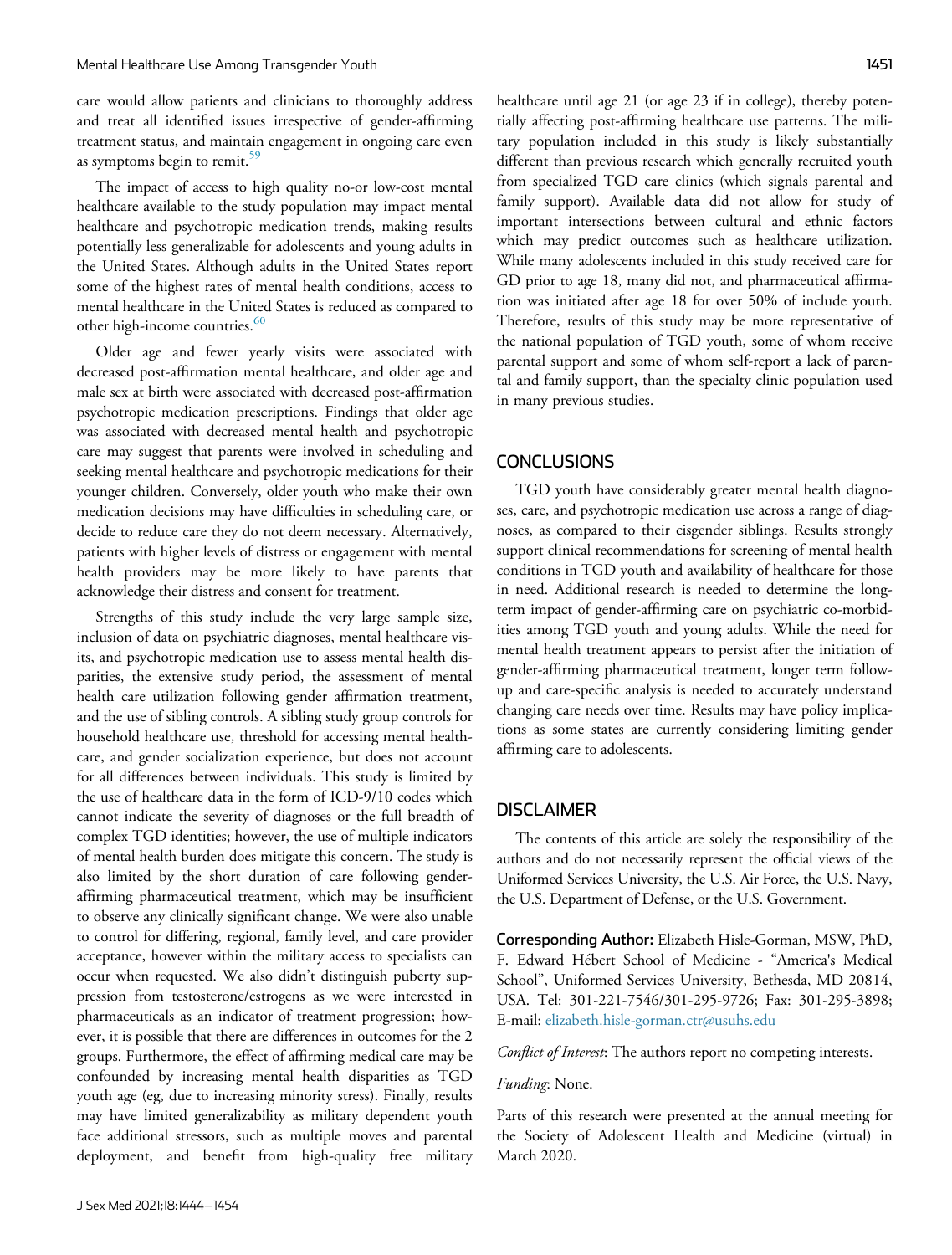# STATEMENT OF AUTHORSHIP

Dr. Hisle-Gorman was responsible for conception and design of the study, analysis, and interpretation of results, drafting the article, and final approval of the paper.

Dr. Schvey was responsible for obtaining permission for data acquisition, assisting with the analysis plan, and revising the manuscript for intellectual content, and final approval of the paper.

Dr. Adirim was responsible for assisting with interpretation of results, revising the paper for critical content and final approval of the paper.

Dr. Rayne was responsible for helping to draft the paper, and approval of the final paper

Ms. Susi was responsible for acquisition of the data, and initial cleaning and analysis, revisiting the paper critically and approval of the final paper to be submitted.

Dr. Roberts was responsible for assisting with conception and design of the study, revising it critically for important intellectual content and approval of the final version to be submitted.

Dr. Klein was responsible for assisting with conception and design of the study, interpretation of results, revising the paper critically for important intellectual content, and final approval of the paper.

### **REFERENCES**

- 1. Rafferty J, Committee On Psychosocial Aspects Of Child and Family Health Committee on Adolescence and Section on Lesbian, Gay, Bisexual and Transgender Health and Wellness. Ensuring comprehensive care and support for transgender and gender-diverse children and adolescents. Pediatrics 2018;142 (4):1–16.
- 2. Clark TC, Lucassen MF, Bullen P, et al. The health and wellbeing of transgender high school students: results from the New Zealand adolescent health survey (Youth'12). J Adolesc Health 2014;55:93–99.
- 3. Eisenberg ME, Gower AL, McMorris BJ. Risk and protective factors in the lives of transgender/gender nonconforming adolescents. J Adolesc Health 2017;61:521–526.
- [4]. Herman JL, Flores AR, Brown TNT, et al. Age of Individuals who Identify as Transgender in the United States. Los Angeles, CA: UCLA School of Law; 2017.
- 5. Shields JP, Cohen R, Glassman JR, et al. Estimating population size and demographic characteristics of lesbian, gay, bisexual, and transgender youth in middle school. J Adolesc Health 2013;52:248–250.
- 6. Klein DA, Roberts TA, Adirim TA, et al. Transgender children and adolescents receiving care in the US military health care system. JAMA Pediatr 2019;173:491–492.
- 7. Zucker KJ. Epidemiology of gender dysphoria and transgender identity. Sex Health 2017;14:404–411.
- 8. Ewald ER, Guerino P, Dragon C, et al. Identifying medicare beneficiaries accessing transgender-related care in the era of ICD-10. LGBT Health 2019;6:166–173.
- 9. Handler T, Hojilla JC, Varghese R, et al. Trends in referrals to a pediatric transgender clinic. Pediatrics 2019;144(5):1–9.
- 10. Arnoldussen M, Steensma TD, Popma A, et al. Re-evaluation of the Dutch approach: are recently referred transgender youth different compared to earlier referrals? Eur Child Adolesc Psychiatry 2020;29:803–811.
- 11. Connolly MD, Zervos MJ, Barone 2nd CJ, et al. The mental health of transgender youth: advances in understanding. J Adolesc Health 2016;59:489–495.
- 12. Stall R, Matthews DD, Friedman MR, et al. The continuing development of health disparities research on lesbian, gay, bisexual, and transgender individuals. Am J Public Health 2016;106:787–789.
- 13. Adelson SL, American Academy of C, Adolescent Psychiatry Committee on Quality I. Practice parameter on gay, lesbian, or bisexual sexual orientation, gender nonconformity, and gender discordance in children and adolescents. J Am Acad Child Adolesc Psychiatry 2012;51:957–974.
- 14. Downing J, Conron K, Herman JL. Transgender and cisgender US veterans have few health differences. Health Aff (Millwood) 2018;37:1160–1168.
- 15. Dragon CN, Guerino P, Ewald E, et al. Transgender medicare beneficiaries and chronic conditions: exploring fee-for-service claims data. LGBT Health 2017;4:404–411.
- 16. Progovac AM, Cook BL, Mullin BO, et al. Identifying gender minority patients' health and health care needs in administrative claims data. Health Aff (Millwood) 2018;37:413–420.
- 17. Blosnich JR, Brown GR, Shipherd Phd JC, et al. Prevalence of gender identity disorder and suicide risk among transgender veterans utilizing veterans health administration care. Am J Public Health 2013;103:e27–e32.
- 18. Blosnich JR, Brown GR, Wojcio S, et al. Mortality among veterans with transgender-related diagnoses in the veterans health administration, FY2000-2009. LGBT Health 2014;1: 269–276.
- 19. Lytle MC, Blosnich JR, Kamen C. The association of multiple identities with self-directed violence and depression among transgender individuals. Suicide Life Threat Behav 2016; 46:535–544.
- 20. Veale JF, Watson RJ, Peter T, et al. Mental health disparities among Canadian transgender youth. J Adolesc Health 2017; 60:44–49.
- 21. Reisner SL, Vetters R, Leclerc M, et al. Mental health of transgender youth in care at an adolescent urban community health center: a matched retrospective cohort study. J Adolesc Health 2015;56:274–279.
- 22. Blosnich JR, Marsiglio MC, Gao S, et al. Mental health of transgender veterans in US states with and without discrimination and hate crime legal protection. Am J Public Health 2016;106:534–540.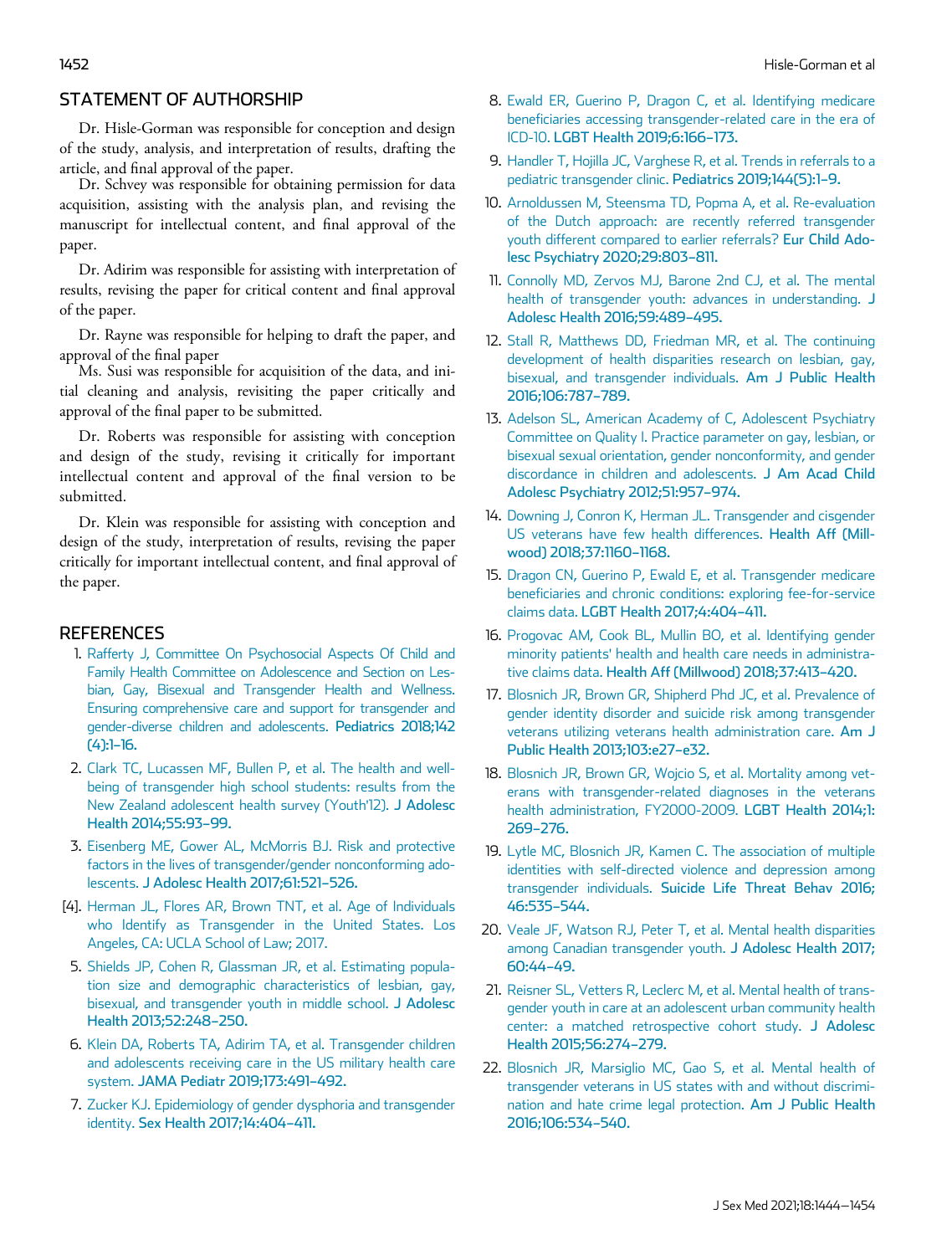- 23. Bukowski LA, Blosnich J, Shipherd JC, et al. Exploring ural disparities in medical diagnoses among veterans with transgender-related diagnoses utilizing veterans health administration care. Med Care 2017;55 Suppl 9(Suppl 2): S97–S103.
- 24. Johns MM, Lowry R, Andrzejewski J, et al. Transgender identity and experiences of violence victimization, substance use, suicide risk, and sexual risk behaviors among high school students - 19 states and large urban school districts, 2017. MMWR Morb Mortal Wkly Rep 2019;68:67–71.
- 25. Olson J, Schrager SM, Belzer M, et al. Baseline physiologic and psychosocial characteristics of transgender youth seeking care for gender dysphoria. J Adolesc Health 2015;57:374–380.
- 26. Blosnich JR, Lehavot K, Glass JE, et al. Differences in alcohol use and alcohol-related health care among transgender and nontransgender adults: findings from the 2014 behavioral risk factor surveillance system. J Stud Alcohol Drugs 2017; 78:861–866.
- 27. Coulter RW, Blosnich JR, Bukowski LA, et al. Differences in alcohol use and alcohol-related problems between transgender- and nontransgender-identified young adults. Drug Alcohol Depend 2015;154:251–259.
- 28. Menino DD, Katz-Wise SL, Vetters R, et al. Associations between the length of time from transgender identity recognition to hormone initiation and smoking among transgender youth and young adults. Transgend Health 2018;3:82–87.
- 29. Wang Y, Yu H, Yang Y, et al. Mental health status of cisgender and gender-diverse secondary school students in China. JAMA Netw Open 2020;3:e2022796.
- 30. de Vries AL, Doreleijers TA, Steensma TD, et al. Psychiatric comorbidity in gender dysphoric adolescents. J Child Psychol Psychiatry 2011;52:1195–1202.
- 31. Becerra-Culqui TA, Liu Y, Nash R, et al. Mental health of transgender and gender nonconforming youth compared with their peers. Pediatrics 2018;141(5):1–13.
- 32. Olson KR, Durwood L, DeMeules M, et al. Mental health of transgender children who are supported in their identities. Pediatrics 2016;137:e20153223.
- 33. Durwood L, McLaughlin KA, Olson KR. Mental health and selfworth in socially transitioned transgender youth. J Am Acad Child Adolesc Psychiatry 2017;56:116–123.e2 116-123 e112.
- 34. van der Miesen AIR, Steensma TD, de Vries ALC, et al. Psychological functioning in transgender adolescents before and after gender-affirmative care compared with cisgender general population peers. J Adolesc Health 2020;66:699–704.
- 35. de Vries AL, McGuire JK, Steensma TD, et al. Young adult psychological outcome after puberty suppression and gender reassignment. Pediatrics 2014;134:696–704.
- 36. Chew D, Anderson J, Williams K, et al. Hormonal treatment in young people with gender dysphoria: a systematic review. Pediatrics 2018;141(4):1–20.
- 37. de Vries AL, Steensma TD, Doreleijers TA, et al. Puberty suppression in adolescents with gender identity disorder: a

prospective follow-up study. J Sex Med 2011;8:2276– 2283.

- 38. Heylens G, Verroken C, De Cock S, et al. Effects of different steps in gender reassignment therapy on psychopathology: a prospective study of persons with a gender identity disorder. J Sex Med 2014;11:119–126.
- 39. Colizzi M, Costa R, Todarello O. Transsexual patients' psychiatric comorbidity and positive effect of cross-sex hormonal treatment on mental health: results from a longitudinal study. Psychoneuroendocrinology 2014;39:65–73.
- 40. Tucker RP, Testa RJ, Simpson TL, et al. Hormone therapy, gender affirmation surgery, and their association with recent suicidal ideation and depression symptoms in transgender veterans. Psychol Med 2018;48:2329–2336.
- 41. Branstrom R, Pachankis JE. Reduction in mental health treatment utilization among transgender individuals after genderaffirming surgeries: a total population study. Am J Psychiatry 2020;177:727–734 appiajp201919010080.
- 42. Kuper LE, Stewart S, Preston S, et al. Body dissatisfaction and mental health outcomes of youth on gender-affirming hormone therapy. Pediatrics 2020;145(4):1–11.
- 43. Turban JL, King D, Carswell JM, et al. Pubertal suppression for transgender youth and risk of suicidal ideation. Pediatrics 2020;145(2):1–10.
- 44. Murad MH, Elamin MB, Garcia MZ, et al. Hormonal therapy and sex reassignment: a systematic review and meta-analysis of quality of life and psychosocial outcomes. Clin Endocrinol (Oxf) 2010;72:214–231.
- 45. Branstrom R, Pachankis J. Reduction in mental health treatment utilization among transgender individuals after gender-affirming surgeries: A total population study - correction to branstrom and pachankis. Am J Psychiatry 2020;177(8):734.
- 46. Military One Source. 2019 Demographics Profile of the Military Community. 2019 Demographics Profile of the Military Community. Washington, DC: Office of the Deputy Assistant Secretary of Defense for Military Community and Family Policy; 2019 Department of Defense (DoD), Office of the Deputy Assistant Secretary fo Defense for Military Community and Family Policy.
- 47. Blosnich JR, Cashy J, Gordon AJ, et al. Using clinician text notes in electronic medical record data to validate transgender-related diagnosis codes. J Am Med Inform Assoc 2018;25:905–908.
- 48. HCUP Databases. Healthcare cost and utilization project (HCUP). Agency for healthcare reserach and quality published 2006-2009.
- 49. Hisle-Gorman E, Susi A, Gorman GH. Mental health trends in military pediatrics. Psychiatr Serv 2019;70: 657–664.
- 50. Perou R, Bitsko RH, Blumberg SJ, et al. Mental health surveillance among children−United States, 2005-2011. MMWR Suppl 2013;62:1–35.
- 51. Merikangas KR, He JP, Brody D. Prevalence and treatment of mental disorders among US children in the 2001-2004 NHANES. Pediatrics 2010;125:75–81.